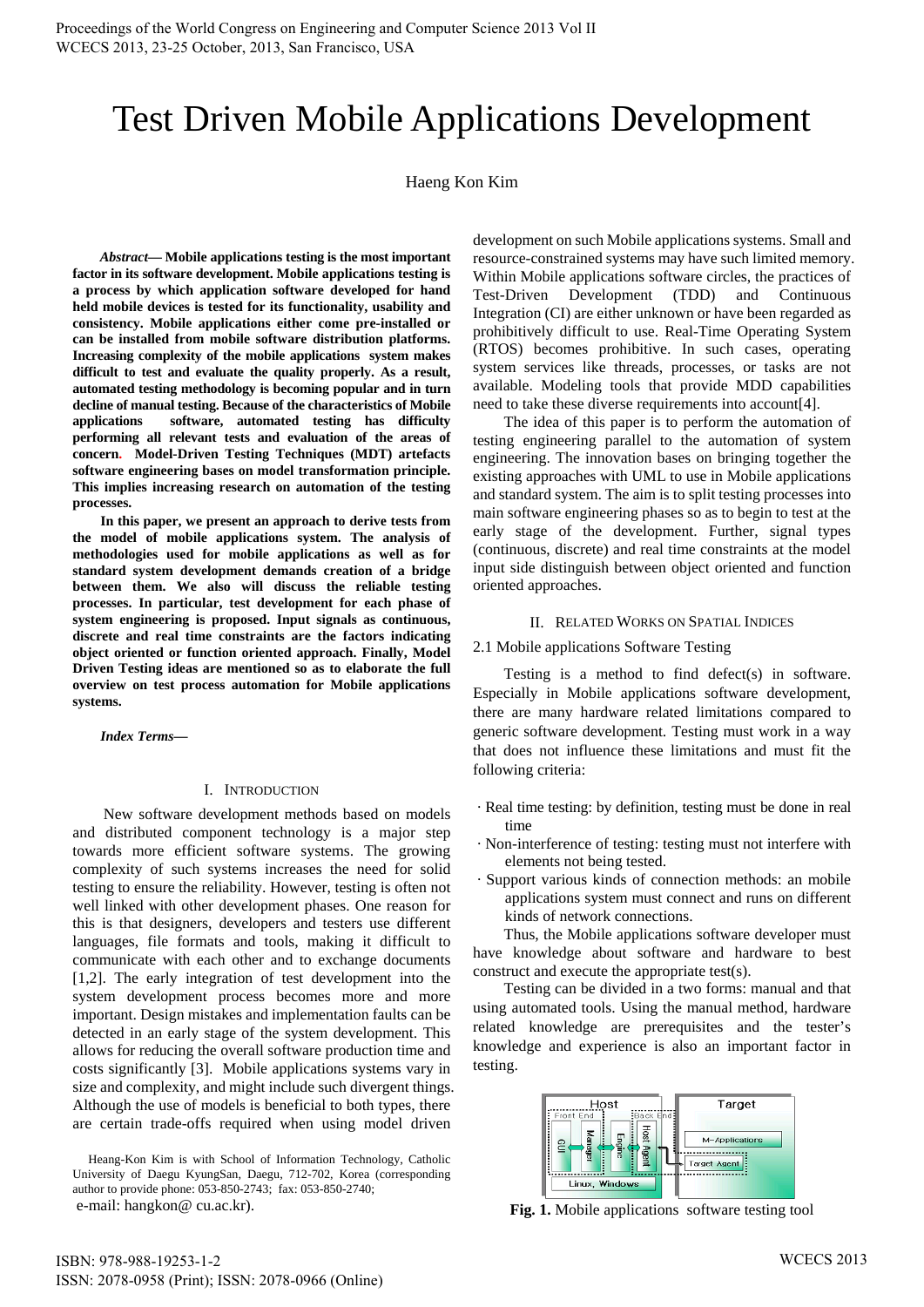Using an automated tool means using source code or a design model in predefined way to create a test case and tests automatically. Today complexity of Mobile applications software makes manual based testing ineffective and requires lot of time so automated testing is taking place of it.

Figure 1 shows the general structure of an automated Mobile applications software testing tool. Source code is analyzed in the host and from that test cases are generated. The test cases are then sent to a target board using various methods and then finally executed. Results of the test case then are sent back to the host and analyzed.

Some of the typical automated Mobile applications testing tools are presented below:

- · **Codescroll:** a source code based testing tool.
- · **VectorCAST:** a source code based testing tool.
- · **Qtronic:** an automated model based testing tool.

There are parts that can't be done using an automated testing tool. Automated test operate in a predefined way and mostly use source code to test factors internal to the system. This makes errors produced in an area not defined, or unpredicted way of error [5], hardware related parts like LCDs and switches cannot be tested or cannot be tested in an efficient way. So, it is said that the importance of the manual testing of hardware related aspects are increased.

Mobile applications software testing especially in manual testing where testing is manually intensive; experience is an important factor affecting the test. Therefore the results of the test are highly affected by the tester's experience. This leads to the assessment that there must be a way to share the experience of testers.

# 2.2 Mobile applications Software Quality and Evaluation

Use of Mobile applications system is rapidly increasing. This increase of Mobile applications systems creates many similar systems for the customer to choose from. This influences the quality required of Mobile applications systems, because the system can't be improved or fixed when the development is over and fatal errors can affect the product, and consequently the evaluation of the company. It's because of consumer requirements that the importance of quality has been increased [6].

Developers and testers are very increasing in serving the customer with quality products, because now quality is an influence on the sales of a mobile applications product. Quality evaluation results can view differently by the people who see it. So we need classification of elements. Quality evaluation is another important factor which effects entire development process. Since evaluation collects element form entire development process, it can be used as resource for manual testing and reducing testing time.

# 2.3 Mobile applications Software Testing Process

Mobile applications software testing is a disciplined process that consists of evaluating the application (including its components) behavior, performance, and robustness. One of the main criteria, although usually implicit, is to be as defect-free as possible. Expected behavior, performance, and robustness should therefore be both formally described and

ISSN: 2078-0958 (Print); ISSN: 2078-0966 (Online)

measurable. Verification and Validation (V&V) activities focus on both the quality of the software product and of the engineering process. These V&V activities can be sub-classified as preventative, detective, or corrective measures of quality. While testing is most often regarded as a detective measure of quality, it is closely related to corrective measures such as debugging. In practice, software developers usually find it more productive to enact testing and debugging together, usually as an interactive process. Debugging literally means removing defects.

 Mobile applications software industries in airborne, train, and automotive domains is becoming more mature, and catch up with other industries such as the computer hardware industry. Model based development processes are established and exercised for real-time Mobile applications systems. Nowadays, there is a strong trend to automate the safety-critical functions, which in turn requires application of safety standards. Automation demands the application of formal methods and formal verification. The development process of Mobile applications systems considers the question which process steps in the product life cycle have to be covered [7] and supported by appropriate tools. The most important steps are:

- **capturing** of textual specification

- **modeling** of software and hardware topology and its functions considering all the constraints automatic code generation from the models automatic test code generation from the test models

- efficient software development, **testing and debugging** environment Mobile applications software engineers and test engineers have to develop and verify their software using model checking together.

The corresponding benefits cope with design failures, which are detected early in the overall process. The quality of specification models increases. These improvements result in significant cost reductions during the software development process. The Mobile applications software design methods used for years suffered from informal specifications, lack of adequate support for verification, fairly long design times. This situation has become untenable as their complexity and safety, cost and power consumption requirements put on them has scaled up. The situation has been made even more difficult by the increasing degree of integration in the semiconductor industry that has made possible to build Systems-on-Chips (SOC) with unparalleled compute power. In too many cases, errors in conception and implementation of Mobile applications controllers have caused dramatic problems especially in the area of space exploration and applications. On the other hand, the opportunities offered by technology for Mobile applications controllers are immense.

### III. MOBILE APPLICATIONS SYSTEMS TESTING WITH MDT(MODEL DRIVEN TESTING)

The development process of Mobile applications systems influences the test methodology. That is why it is very important to choose the appropriate methodology concerning both of them so as to succeed. For Object-Oriented Development (OOD) the emphasis is put on organizing the structure of a system around the fundamental objects and data, and their associated functionality. For Function-Oriented Development (FOD) the emphasis is put on organizing the structure of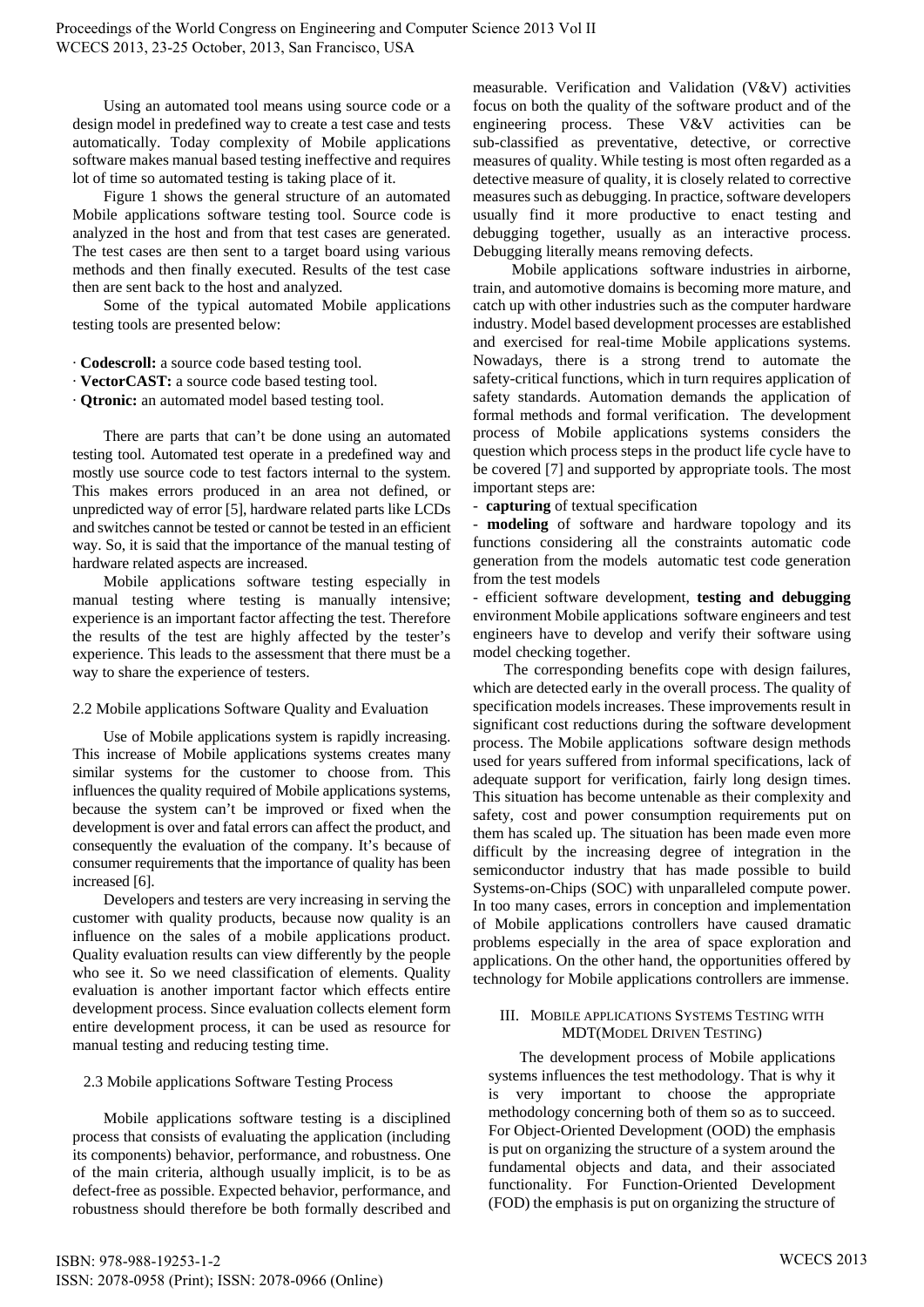a system around its required behaviour. Object Oriented Development on the system side implies rather standard approach to testing, however the time constraints and continuity must be preserved. Function Oriented Development (FOD) on the system side means working with a new approach to testing. The main system and test characteristics are defined by the weighting of continuous versus discrete behaviour, existing distribution of functions and communications versus basis user functionality. In this paper, we mainly focus on the appearances especially in the context of safety critical and space restricted mobile applications systems, where test must be reliable, repeatable and flexible. Figure 2 shows the overall architecture for Mobile applications software MDT(Model Driven Testing) to concern it.



**Fig. 2.** Overall architecture for Mobile applications software MDT(Model Driven Testing)

# 3.1 Model Driven Testing for Mobile applications Software

In usual software engineering approaches, object oriented modeling with UML has become popular as in figure 3.



**Fig. 3.** UML Architecture to use for Mobile applications software testing tool

In this area, object orientation has been extremely beneficial: object oriented modeling allows structuring the application data in a way that eases maintenance and allows distributing the responsibility for certain functionality among the participating objects or components. Finally, object oriented techniques enable the use modern design pattern that improves flexibility and maintainability. In the area of Mobile applications systems, models like Simulink [8] or

ISBN: 978-988-19253-1-2 ISSN: 2078-0958 (Print); ISSN: 2078-0966 (Online)

languages like Very High Speed Integrated Circuit Hardware Description Language (also VHSIC Hardware Description Language) shortly VHDL [9] are used to describe hardware circuits. C is used to program electronic control units (ECUs). Programmable logic controllers are programmed in some kind of assembler, using function block diagrams or Pascal like structured text. Object oriented concepts are widely considered as inefficient and unsafe. They usually imply some kind of pointer concept and dynamic organization of heap memory. Pointers may be null or point to already freed memory cells. The heap consumption may grow uncontrollably. Numerous functional requirements in an automotive electronic control unit (ECU) cannot be handled at once. Thus these aspects are handled separately in a deeply structured process, e.g. user functions, communication, software and hardware architecture as well as software distribution on the components. The realisation of a structured process handling different abstractions along the path requires the use of the most appropriate notation for each abstraction. UML provides a much broader range of means of description, with advantages especially for the analysis and design phases. In Simulink a clear defined methodology and modelling guidelines are necessary in order to realise the necessary abstractions and topology descriptions.

Dealing with hybrid signals (continuous and discrete ones) with additional real-time conditions, it is difficult to choose the methodology/technology to design a model of Mobile applications system. Furthermore, the real-time constraints on system side are still valid for the test model. That is why the decisions taken for system development influence the test. In the case of standard software these effects are not as critical because the test methodology is more independent of the system development methodology. In the case of real-time Mobile applications software one deals with the simulation based on the system model. This simulation is defined on the system side, however from certain perspective it impacts the test. For example, running simulations of the model provides information about model coverage that helps testing groups to determine which aspects of the implementations are covered by equivalent tests. Test data and vectors can be generated for use in test harnesses, either directly from the requirements or based on the design. This is particularly valuable for systems that contain large amounts of logic, where designing of test sequences is particularly difficult. It results from the critical nature of the system, which implies performing the simulation fed with the concrete examples of data, taking into account real-time conditions.

#### 3.2 From Specification, through Models, towards Tests

Test specification can be partly derived from system specification. This implies formalisation of the system requirements. Such requirements-driven testing enables test teams to develop tests against current requirements, rather than building them in isolation. Since testing is based on conformance to requirements instead of general test statistics, this approach delivers higher quality results: test teams can validate that the system, software or product does what is required. The approach is provided by DOORS tool. The automated transfer of information appears, however manual methods to retrieve the final test requirements are used.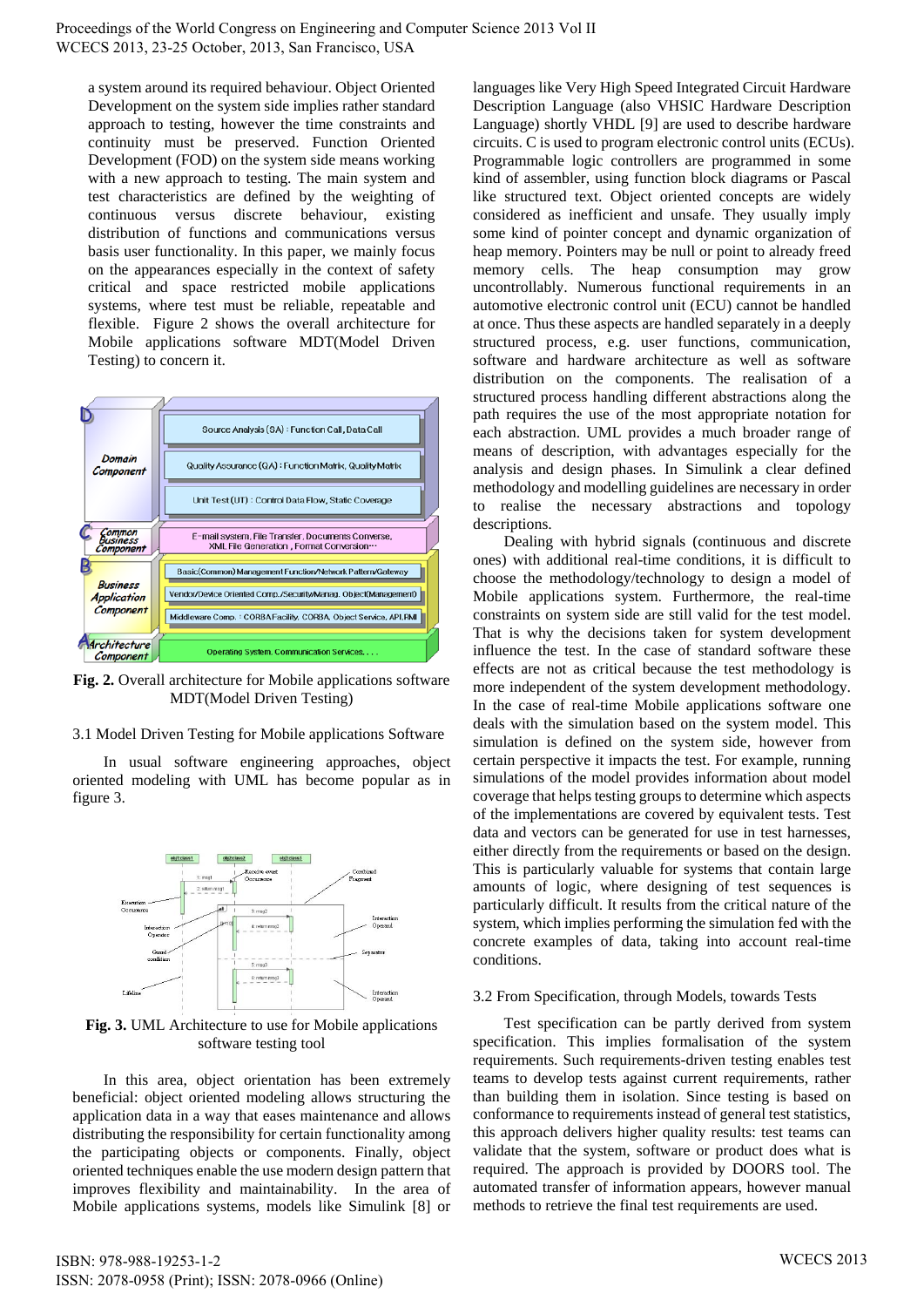

**Fig. 4.** Mapping Between Test specification and MDT (PIM and PSM)

MDT gives the possibility to design and implement functions of time continuous behaviour, while discrete behaviour or modeling the architecture on abstract level can be done in UML (but also in Simulink). Depending on the system engineers one has to adapt testing methodology to their requirements. One of the options is to use UML 2.0 models as completion of MDT models for Mobile applications systems. Both kinds of models should be mapped and developed parallel completing each other and taking into account system requirements as given in figure6. Model transformation between the different philosophies of object orientation in UML and functional orientation in Simulink is still a matter of research. Successful results and prototype realizations. In this paper, we promise practical solution in mid-term future. Simulink model is tested during its simulation. It can be additionally tested using Classification Tree Editor for Mobile applications Systems (CTE/ES) and Mobile testing tools. UML 2.0 models (e.g. HybridUML Profile) must be additionally tested with traditional approach. The testing methodology against UML models is the application of UML 2.0 Testing Profile (U2TP) being the Object Management Group (OMG) standard. Test artefacts retrieved from UML models and applied by UML 2.0 Testing Profile models serve as the base for further testing procedures. Moreover, the interfaces between Simulink models and UML models should be also tested, at least partly automatically. All the connections found, have to be tested. Further, at least two ways are possible – derivation of test code from the test model or derivation of test code from the system implementation code. The first one corresponds to Model Driven Testing concepts, that is why only this will be investigated. It is again a challenge, as the information must be derived not only from the UML 2.0 Testing Profile test models, but also from Simulink model and simulation. This can be done by using the formal methods. All the testing processes described till now correspond to black box testing. That is why the good candidate for test implementation code applied for real-time systems is extended version of Test and Testing Control Notation version 3 (TTCN-3). Finally, implementation code generated either manually or automatically from the models must be tested in white box testing. Although in the second case it has been proven that the code provides fewer failures than in the first case.

MDA prescribes certain model artefacts used along system development line, how those models may be prepared and their relationship. It is an approach to system development that separates the specification of functionality from the specification of the implementation of that functionality on a specific technology platform. Main MDA artefacts are platform independent system models (PIMs), platform specific system models (PSMs) and system code. There is a clear distinction between PIM, PSM and system code although it depends on the context, the development process and the details of the system and target platform, where the border between PIM, PSM and system code is to be placed. Within these three abstraction levels, transformation techniques are used to translate model parts of one abstraction level into model parts on another abstraction level. These MDA abstraction levels can also be applied to test modelling as according to the philosophy of MDA, the same modelling mechanism can be reused for multiple targets. As shown in Figure 4, platform independent system design models (PIM) can be transformed into platform specific test models (PIT). While PIMs focus on describing the pure functioning of a system independently from potential platforms that may be used to realize and execute the system, the relating PITs contain the corresponding information about the test. In another transformation step, test code may be derived from the PIT. Certainly, the completeness of the code depends on the completeness of the system design model and test model.

Figure 5 shows the sequence diagram for MDT that is consists of 4 different classes to make it



**Fig. 5.** Sequence diagram for MDT

The following code is Test conductor integration tests for interactions with Mobile applications hardware and model with MDT. The "\_Expect" and"\_Return" functions are automatically generated by MDT from the interfaces specified in header files.

static void testRunShouldNotDoAnythingIfItIsNotTime(void)

{ AdcModel\_DoGetSample\_Return(FALSE); AdcConductor\_Run();

} static void

testRunShouldNotPassAdcResultToModelIfSampleIsNotComplete(v oid)

{ AdcModel\_DoGetSample\_Return(TRUE); AdcHardware\_GetSampleComplete\_Return(FALSE); AdcConductor\_Run();